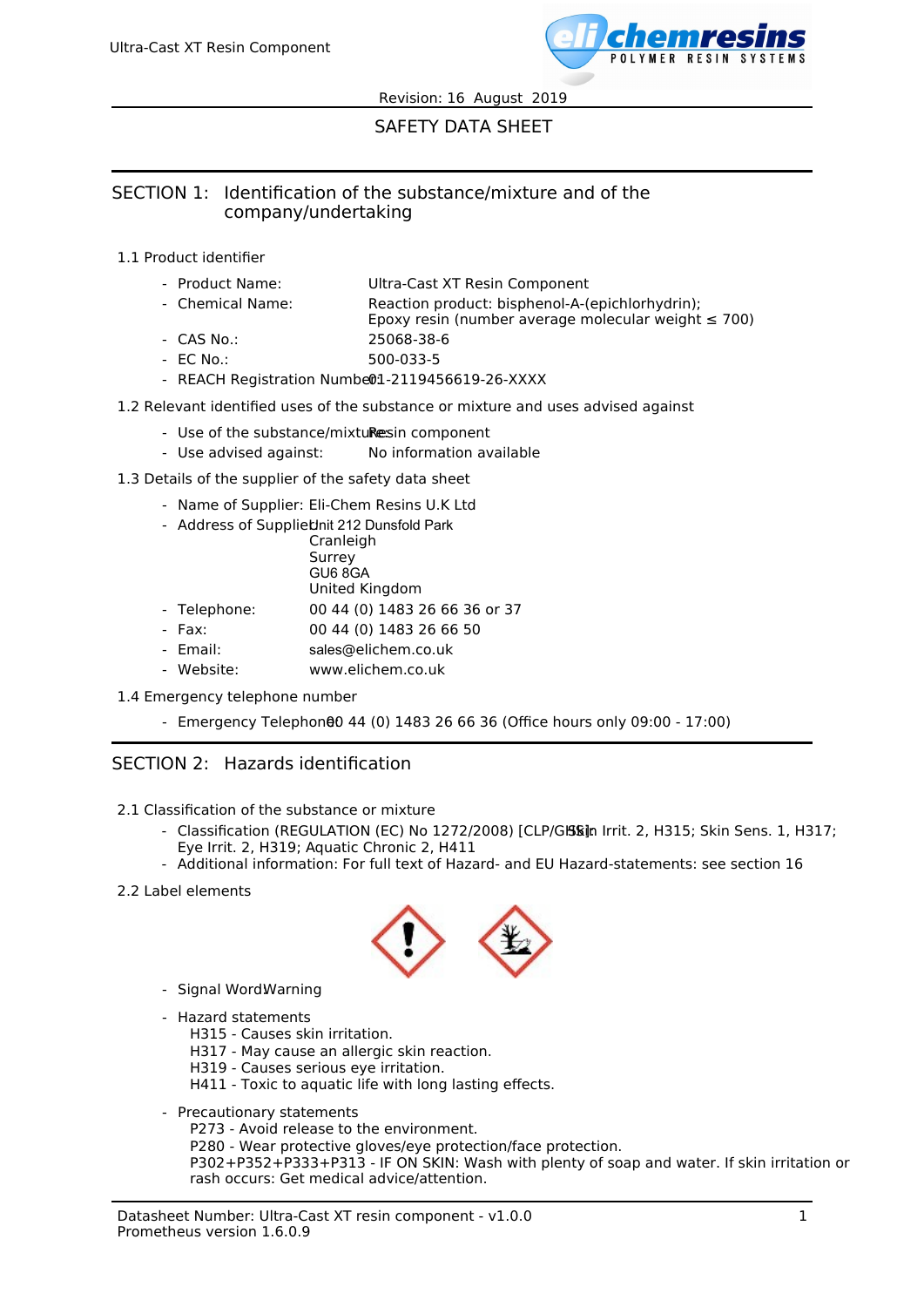

## SECTION 2: Hazards identification (....)

P305+P351+P338 - IF IN EYES: Rinse cautiously with water for several minutes. Remove contact lenses, if present and easy to do. Continue rinsing. P337+P313 - If eye irritation persists: Get medical advice/attention. P501 - Dispose of contents/container to an authorised waste collection point

- Supplemental Hazard information (EU) None
- 2.3 Other hazards
	- Not a PBT according to REACH Annex XIII
	- Not a vPvB according to REACH Annex XIII

### SECTION 3: Composition/information on ingredients

- 3.1 Substances
	- Reaction product: bisphenol-A-(epichlorhydrin); epoxy resin (number average molecular weight ≤ 700)

CAS No.: 25068-38-6 EC No.: 500-033-5 Classification (REGULATION (EC) No 1272/2008) [CLP/Glasin Irrit. 2, H315; Skin Sens. 1, H317; Eye Irrit. 2, H319; Aquatic Chronic 2, H411 REACH Registration Number1-2119456619-26-XXXX

#### 3.2 Mixtures

### SECTION 4: First aid measures

#### 4.1 Description of first aid measures

- Contact with eyes

If substance has got into eyes, immediately wash out with plenty of water for at least 15 minutes Remove contact lenses, if present and easy to do. Continue rinsing. Irrigate eyes thoroughly whilst lifting eyelids If eye irritation persists: Get medical advice/attention.

- Contact with skin

Remove contaminated clothing immediately and drench affected skin with plenty of water. Then wash with soap and water Contaminated clothing should be laundered before reuse If skin irritation or rash occurs: Get medical advice/attention.

- Ingestion

Rinse mouth with water (do not swallow) Give plenty of water to drink Do NOT induce vomiting. IF exposed or concerned: Get medical advice/attention.

- Inhalation

Remove person to fresh air and keep comfortable for breathing. Keep warm and at rest, in a half upright position. Loosen clothing If breathing is difficult, oxygen should be given by a trained person Get medical advice/attention.

4.2 Most important symptoms and effects, both acute and delayed

- Contact with eyes Causes redness and irritation
- Contact with skin Causes redness and irritation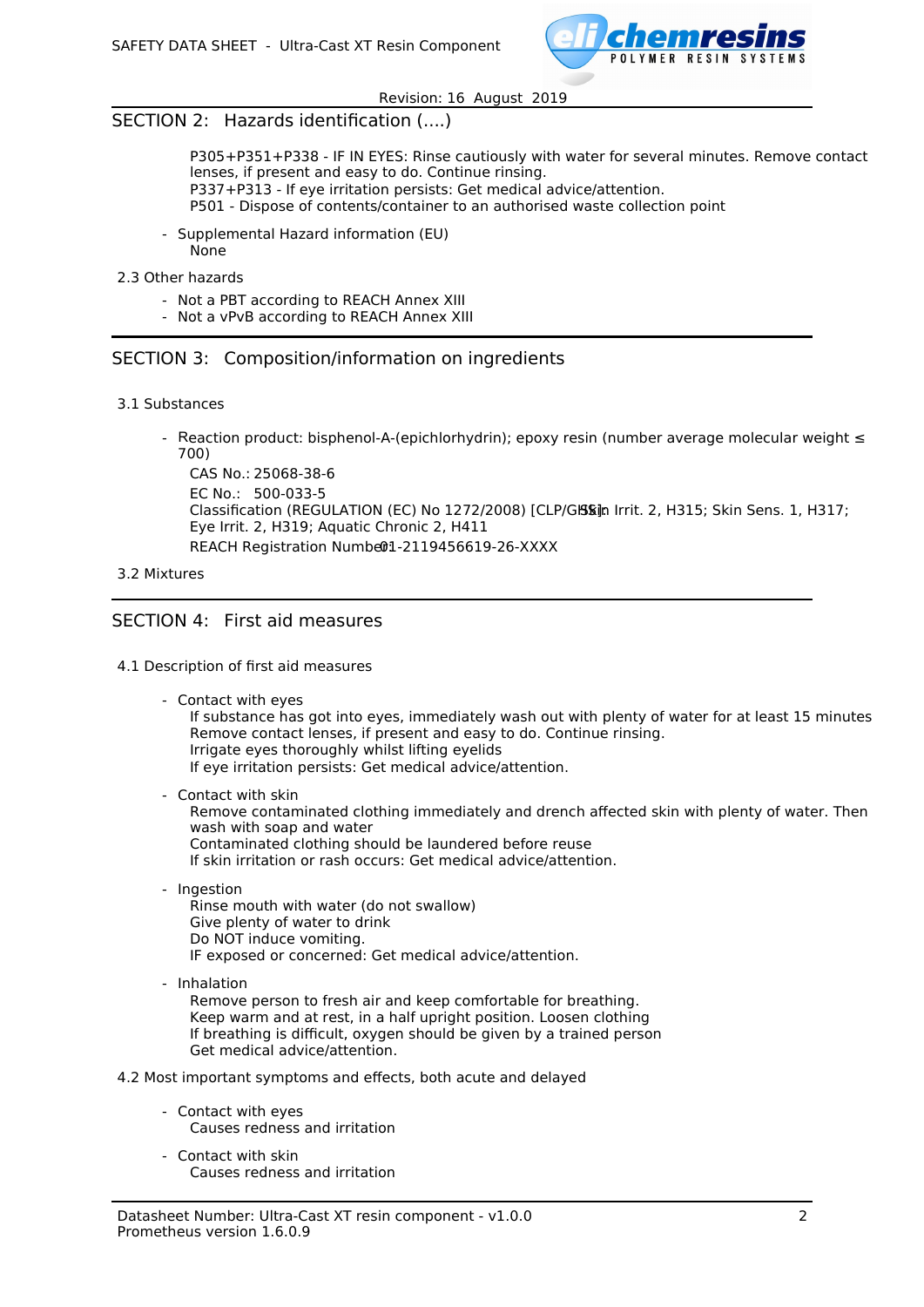

# SECTION 4: First aid measures (....)

May cause an allergic skin reaction. May cause skin sensitisation. Stop using product if skin sensitisation occurs.

- Ingestion May cause stomach pain May cause nausea/vomiting
- Inhalation May cause respiratory irritation
- 4.3 Indication of any immediate medical attention and special treatment needed
	- Treat symptomatically

## SECTION 5: Firefighting measures

- 5.1 Extinguishing media
	- Suitable extinguishing mediacase of fire use water spray or fog, alcohol resistant foam, dry chemical or carbon dioxide
	- Unsuitable extinguishing media: high volume water jet
- 5.2 Special hazards arising from the substance or mixture
	- In a fire or if heated, a pressure increase will occur and the container may burst
	- Gives off irritating or toxic fumes (or gases) in a fire.
- 5.3 Advice for firefighters
	- Collect contaminated fire extinguishing water separately. This MUST not be discharged into drains. Prevent fire extinguishing water from contaminating surface or ground water.
	- Special protective equipment: Wear self-contained breathing apparatus (SCBA). Wear full protective clothing including chemical protection suit.

## SECTION 6: Accidental release measures

6.1 Personal precautions, protective equipment and emergency procedures

- Rescuers should take suitable precautions to avoid becoming casualties themselves
- No action shall be taken involving any personal risk or without suitable training
- Personal precautions for non-emergency persomination protective clothing as per section 8; Wash thoroughly after dealing with spillage; Eyewash bottles should be available; Contaminated clothing should be laundered before reuse
- Personal precautions for emergency respondles: chemical protection suit; Evacuate the area and keep personnel upwind; Wear self-contained breathing apparatus (SCBA); Wash thoroughly after dealing with spillage
- 6.2 Environmental precautions
	- Avoid release to the environment.
	- Do not allow to enter public sewers and watercourses
	- If polluted water reaches drainage systems or water courses, immediately inform appropriate authorities
- 6.3 Methods and material for containment and cleaning up
	- Stop leak if safe to do so.
	- Absorb spillage in earth or sand
	- Remove by mechanical means
	- Place in appropriate container
	- Remove contaminated material to safe location for subsequent disposal
- 6.4 Reference to other sections
	- See section(s) $7,8 \& 13$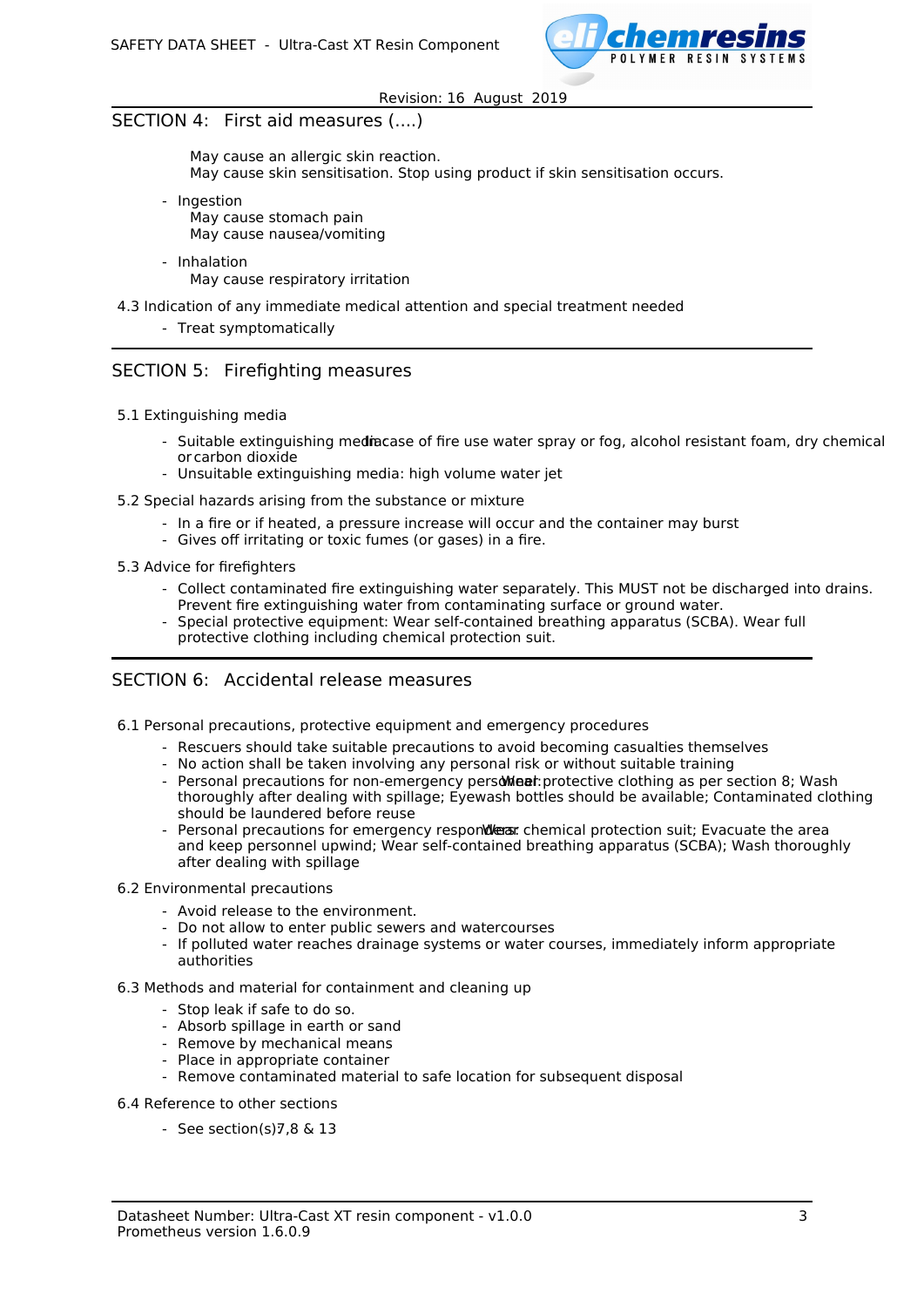

# SECTION 7: Handling and storage

- 7.1 Precautions for safe handling
	- Avoid breathing vapours, mist or gas
	- Engineering controls should be provided to prevent the need for ventilation
	- Do not get in eyes, on skin, or on clothing.
	- Wear protective clothing as per section 8
	- Contaminated clothing should be laundered before reuse
	- Keep away from heat, hot surfaces, sparks, open flames and other ignition sources. No smoking.
	- Take action to prevent static discharges.
	- Use good personal hygiene practices
	- Wash thoroughly after handling.
	- Eyewash bottles should be available

#### 7.2 Conditions for safe storage, including any incompatibilities

- Store in a dry place. Store in a closed container.
- Store in a well-ventilated place. Keep cool.
- Keep only in original packaging.
- Protect from sunlight.
- Protect from freezing
- Keep away from heat and sources of ignition
- Keep out of reach of children
- Keep away from food, drink and animal feedingstuffs
- 7.3 Specific end use(s)

#### Resin component

### SECTION 8: Exposure controls/personal protection

- 8.1 Control parameters
	- No exposure limits have been set for this substance
- 8.2 Exposure controls
	- Selection and use of personal protective equipment should be based on a risk assessment of exposure potential
	- Engineering controls

Engineering controls should be provided to prevent the need for ventilation Use local exhaust ventilation and/or enclosures.

- Respiratory protection

In case of insufficient ventilation, wear suitable respiratory equipment

- Skin protection

Wear suitable protective clothing Wear protective gloves. The selected protective gloves have to satisfy the specifications of EU Directive 89/686/EEC and standard EN 374.

The selection of a suitable glove depends on work conditions and whether the product is present on its own or in combination with other substances. Breakthrough time is dependent on the characteristics of the brand of glove used and the supplier should be consulted.

- Eye/face protection

Wear goggles giving complete eye protection approved to standard EN 166.

- Hygiene measures
	- Use good personal hygiene practices
	- Do not eat, drink or smoke when using this product.
	- Wash thoroughly after handling.
	- Contaminated work clothing should not be allowed out of the workplace.
	- Ensure eyewash stations and safety showers are nearby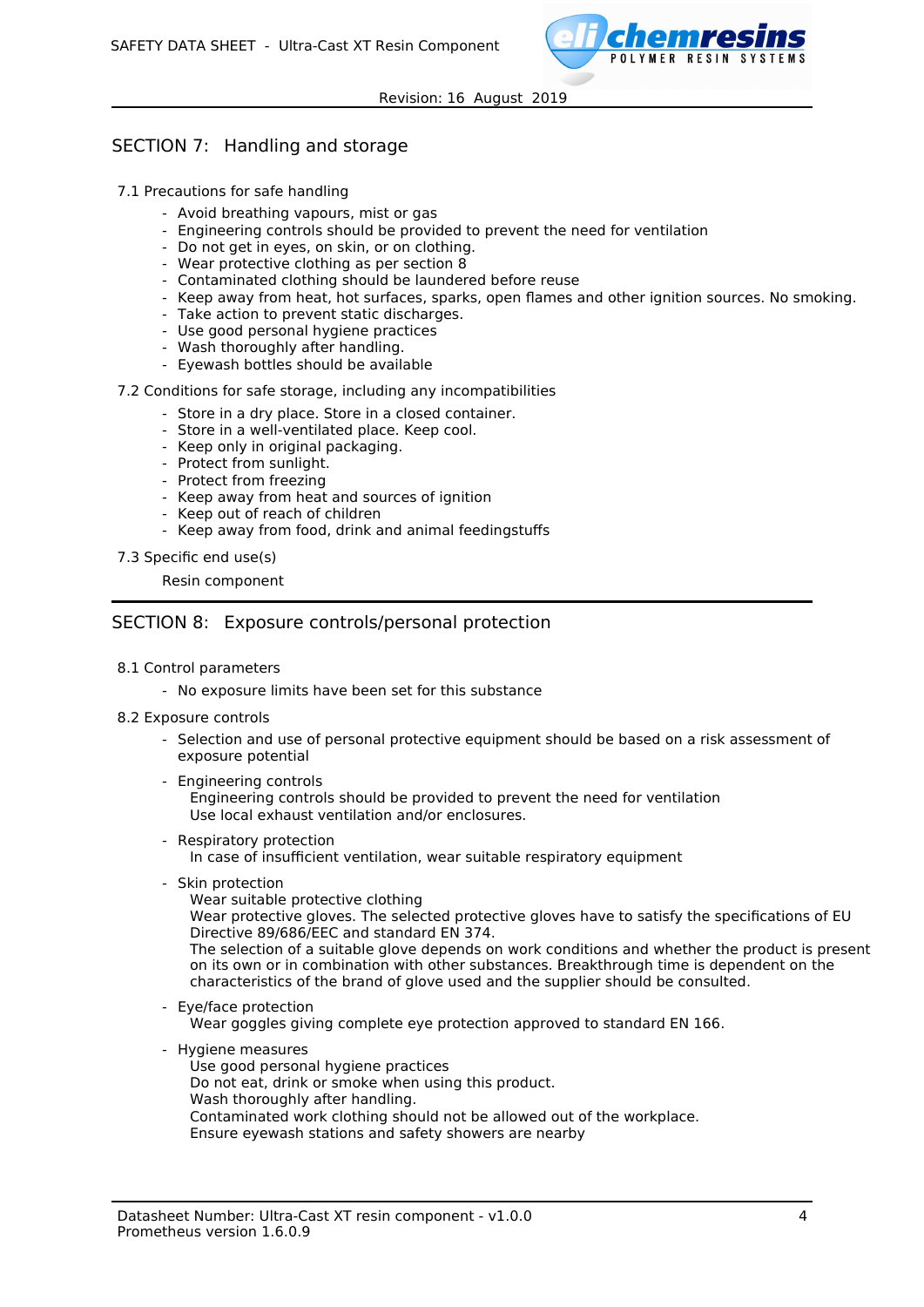

## SECTION 8: Exposure controls/personal protection (....)



## SECTION 9: Physical and chemical properties

9.1 Information on basic physical and chemical properties

- Appearance: Liquid, white to yellow
- Odour: Perceptible odour
- Odour threshold: Not applicable
- pH: No information available
- Melting point/freezing point6 °C
- Initial boiling point and boiling range:  $0^{\circ}$ C @ 760 mm Hg
- Flashpoint: > 150 °C
- Evaporation Rate: No information available
- Flammability (solid, gaso information available
- Upper/lower flammability or explosive Initiation available
- Vapour PressureNo information available
- Vapour Density: No information available
- Relative Density1.16 g/cm<sup>3</sup> @ 20° C
- Solubility(ies): 3 mg/L @ 20 °C and pH 7
- Partition Coefficient (n-Octanol/Water): Pow 3.242
- Autoignition TemperatureNo information available
- Decomposition temperatulle information available
- Viscosity: 12000- 15000 cps @ 25° C
- Explosive Properties: No information available
- Oxidising Properties: Not oxidising
- 9.2 Other information
	- No information available

### SECTION 10: Stability and reactivity

#### 10.1 Reactivity

- No information available
- 10.2 Chemical stability
	- Considered stable under normal conditions
- 10.3 Possibility of hazardous reactions
	- No hazardous reactions known if used for its intended purpose
	- Hazardous polymerisation will not occur under normal conditions of storage and use
- 10.4 Conditions to avoid
	- Keep away from heat and light
	- Keep away from static electricity
	- Avoid freezing
- 10.5 Incompatible materials
	- Incompatible with oxidizing substances
	- Incompatible with strong acids
	- Incompatible with alkalis (strong bases)
	- Incompatible with amines

#### 10.6 Hazardous decomposition products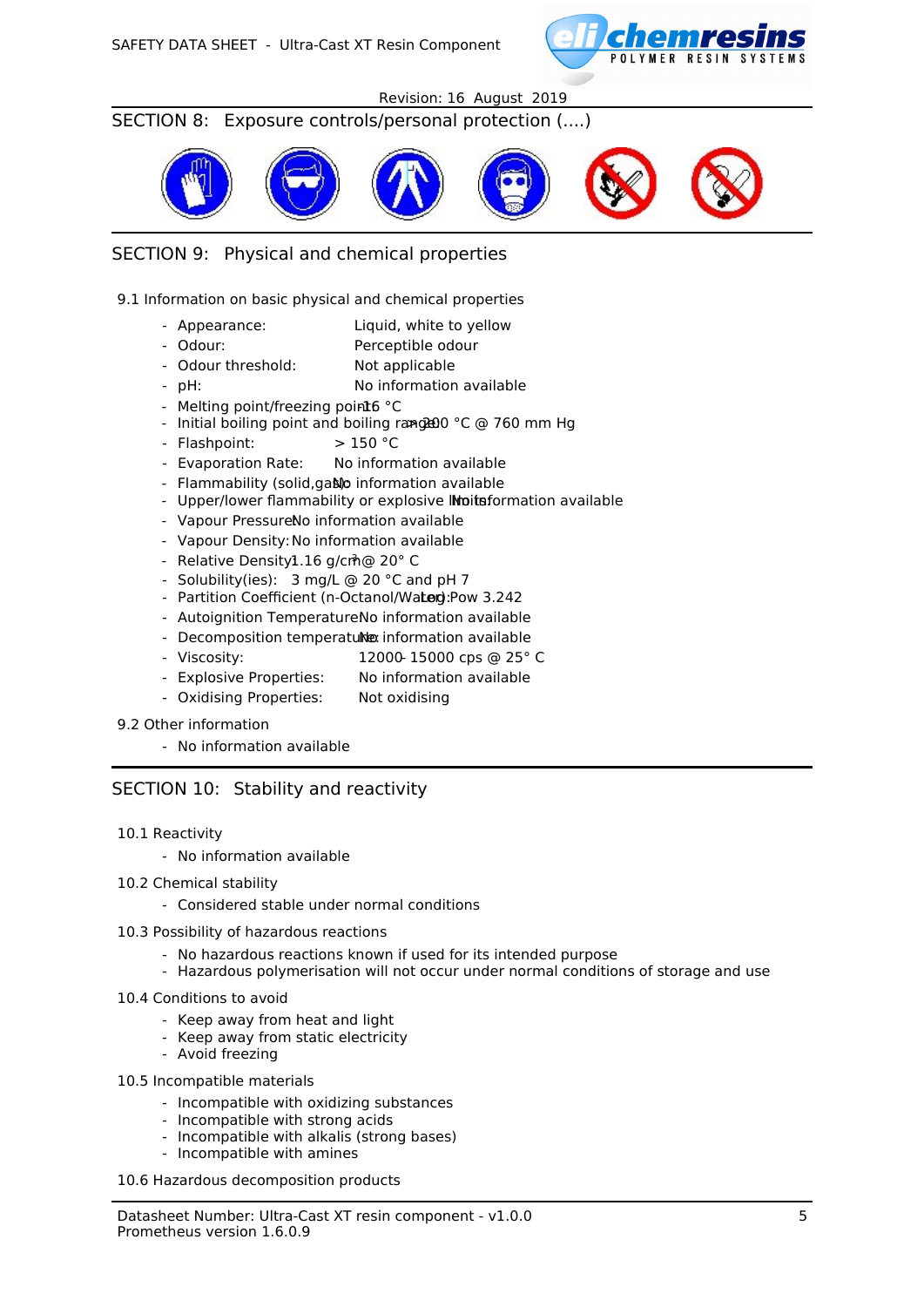

## SECTION 10: Stability and reactivity (....)

- Decomposition products may include carbon oxides

## SECTION 11: Toxicological information

- 11.1 Information on toxicological effects
	- Acute Toxicity
		- Based on available data, the classification criteria are not met LD50 (oral, rat)  $\ge$  5 000 mg/kg LD50 (dermal, rabbit)  $> 20000$  mg/kg bw LC0 (inhalation, rat) : 0.00001 ppm/5 h
	- Skin corrosion/irritation Causes skin irritation.
	- Serious eye damage/irritation Causes serious eye irritation.
	- Respiratory or skin sensitisation May cause an allergic skin reaction.
	- Germ cell mutagenicity No evidence of mutagenic effects
	- Carcinogenicity No evidence of carcinogenic effects
	- Reproductive toxicity No evidence of reproductive effects
	- Specific target organ toxicity (STOT) single exposure Based on available data, the classification criteria are not met
	- Specific target organ toxicity (STOT) repeated exposure Based on available data, the classification criteria are not met
	- Aspiration hazard Based on available data, the classification criteria are not met
	- Contact with eyes Causes redness and irritation
	- Contact with skin Causes redness and irritation May cause an allergic skin reaction. May cause skin sensitisation
	- Ingestion May cause stomach pain May cause nausea/vomiting May cause gastro-intestinal irritation
	- Inhalation May cause respiratory irritation

## SECTION 12: Ecological information

### 12.1 Toxicity

- Toxic to aquatic life with long lasting effects.
- LC50 (fish) 3.1 mg/l (4 days)
- $-$  EC50 (Daphnia magna1:4 1.7 mg/l (48 hr)
- EC50 (aquatic invertebrates) 2 mg/l (48 hr)
- EC50 (aquatic algae) 9 mg/l (48 hr)

12.2 Persistence and degradability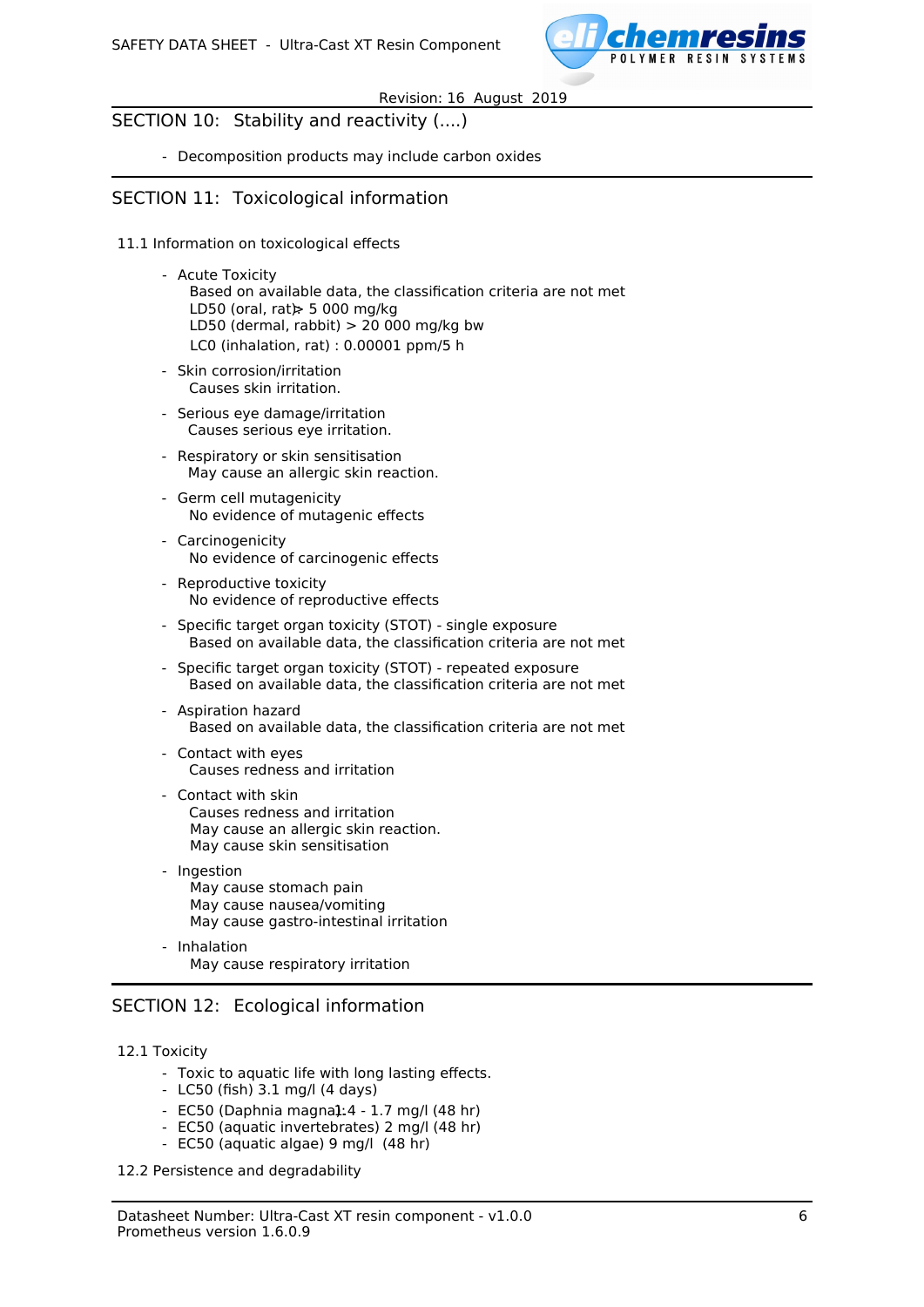

## SECTION 12: Ecological information (....)

- Not readily biodegradable
- 12.3 Bioaccumulative potential
	- Potential bioaccumulation
	- Partition coefficient : n-Octanol/water 3.242
- 12.4 Mobility in soil
	- Insoluble in water
- 12.5 Results of PBT and vPvB assessment
	- Not a PBT according to REACH Annex XIII
	- Not a vPvB according to REACH Annex XIII

### 12.6 Other adverse effects

- No information available

## SECTION 13: Disposal considerations

### 13.1 Waste treatment methods

- Disposal should be in accordance with local, state or national legislation
- Dispose of contents/container to an authorised waste collection point
- This material and its container must be disposed of as hazardous waste
- Do not discharge into drains or the environment, dispose to an authorised waste collection point

### 13.2 Classification

- The waste must be identified according to the List of Wastes (2000/532/EC)
- Hazardous Property Code(s)P 4 Irritant; HP 13 Sensitising; HP 14 Ecotoxic

## SECTION 14: Transport information



### 14.1 UN number

- UN No.:3082
- 14.2 UN proper shipping name
	- Proper Shipping NamENVIRONMENTALLY HAZARDOUS SUBSTANCE, LIQUID, N.O.S (Bisphenol-A Epoxy Resin)
- 14.3 Transport hazard class(es)
	- Hazard Class:9
- 14.4 Packing group
	- Packing Group!II
- 14.5 Environmental hazards
	- Marine pollutant
- 14.6 Special precautions for user
	- No information available
- 14.7 Transport in bulk according to Annex II of Marpol and the IBC Code
	- Notapplicable
- 14.8 Road/Rail (ADR/RID)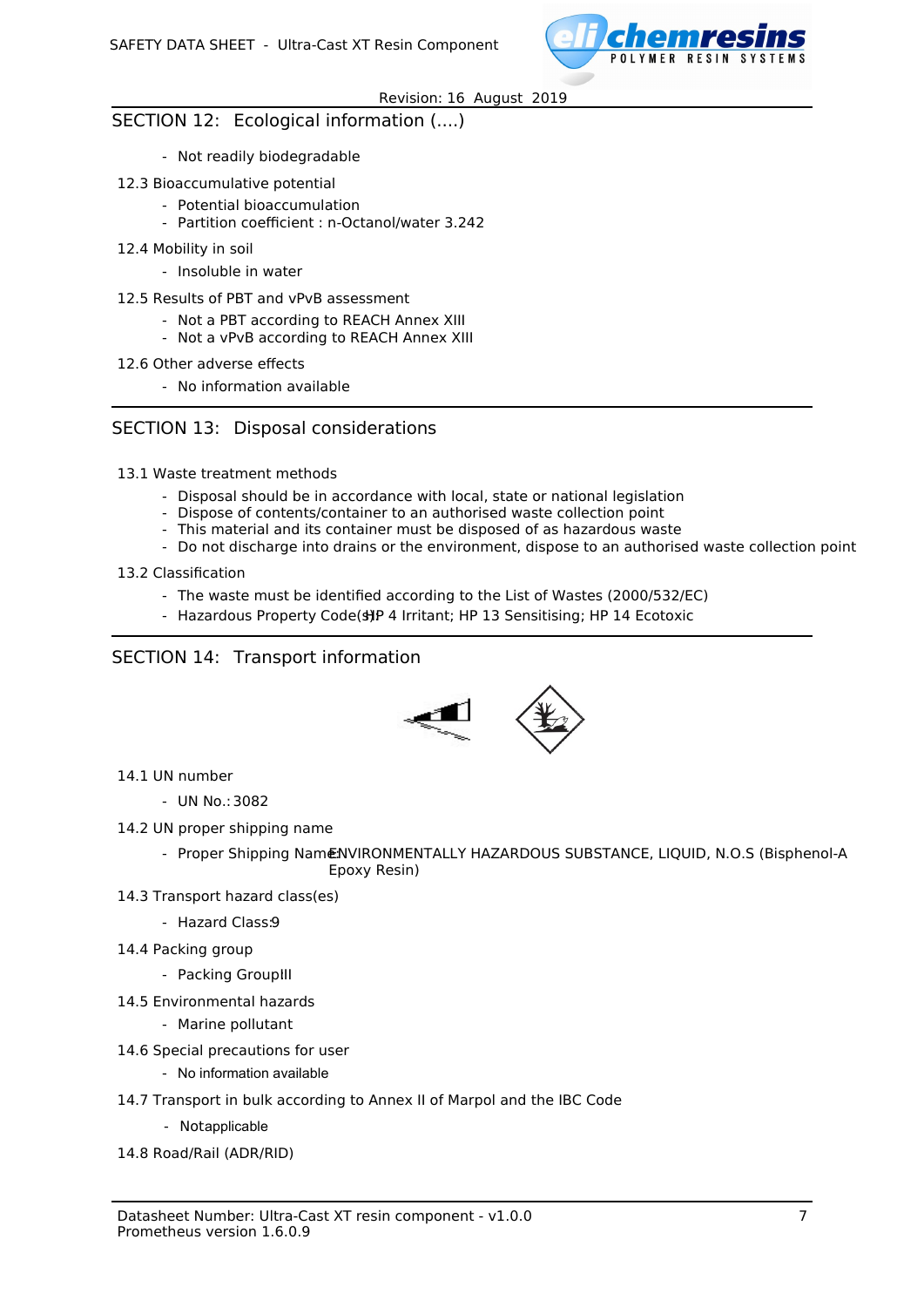

## SECTION 14: Transport information (....)

- Proper Shipping Nam€NVIRONMENTALLY HAZARDOUS SUBSTANCE, LIQUID, N.O.S (Bisphenol-A Epoxy Resin)
- ADR UN No.: 3082
- ADR Hazard Class: 9
- ADR Packing Group: III
- Tunnel Code: Not applicable
- 14.9 Sea (IMDG)
	- Proper Shipping Name:NVIRONMENTALLY HAZARDOUS SUBSTANCE, LIQUID, N.O.S (Bisphenol-A Epoxy Resin)
	- IMDG UN No.: 3082
	- IMDG Hazard Class: 9
	- IMDG Pack Group.: III

#### 14.10 Air (ICAO/IATA)

- Proper Shipping NamENVIRONMENTALLY HAZARDOUS SUBSTANCE, LIQUID, N.O.S (Bisphenol-A Epoxy Resin)
- ICAO UN No.: 3082
- ICAO Hazard Class: 9
- ICAO Packing Group: III

## SECTION 15: Regulatory information

15.1 Safety, health and environmental regulations/legislation specific for the substance or mixture

- This safety data sheet is provided in compliance with REACH Regulation (EC) No 1907/2006 as amended by Regulation (EU) 2015/830
- Regulation (EC) No. 1272/2008 on the classification, labelling and packaging of substances and mixtures (CLP Regulation) applies in Europe
- 15.2 Chemical safety assessment
	- A REACH chemical safety assessment has been carried out

### SECTION 16: Other information

To the best of our knowledge, the information contained herein is accurate. However, neither the above-named supplier, nor any of its subsidiaries, assumes any liability whatsoever for the accuracy or completeness of the information contained herein. Final determination of suitability of any material is the sole responsibility of the user. All materials may present unknown hazards and should be used with caution. Although certain hazards are described herein, we cannot guarantee that these are the only hazards that exist.

Sources of datanformation from published literature and supplier safety data sheets

Text not given with phrase codes where they are used elsewhere in this safety data sheet:

- H315: Causes skin irritation.
- H317: May cause an allergic skin reaction.
- H319: Causes serious eye irritation.
- H411: Toxic to aquatic life with long lasting effects

#### Acronyms

- CAS: Chemical Abstracts Service
- DNEL: Derived No-Effect Level
- EC: European Community
- EC50: Effective Concentration, 50%
- GHS: Globally Harmonised System
- LC50: Lethal Concentration, 50%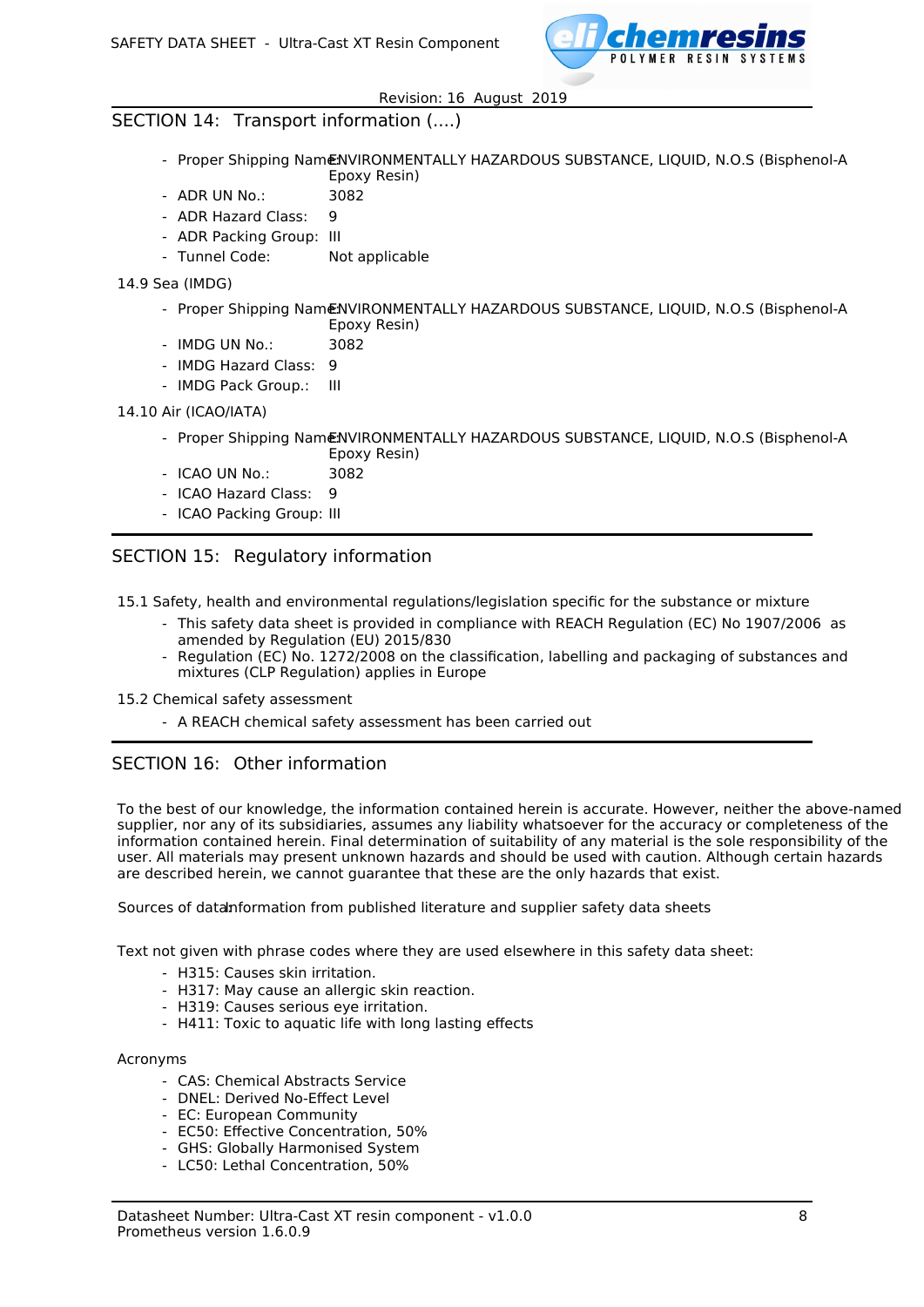

## SECTION 16: Other information (....)

- LD50: Lethal Dose, 50%
- NOEC: No observed effect concentration
- NOAEL: No observed adverse effect level
- OEL: Occupational Exposure Limit
- PBT: Persistent, Bioaccumulative and Toxic
- PNEC: Predicted No-Effect Concentration
- REACH: Registration, Evaluation, Authorisation and Restriction of Chemicals
- STOT RE: Specific Target Organ Toxicity Repeated Exposure
- STOT SE: Specific Target Organ Toxicity Single Exposure
- vPvB: very Persistent and very Bioaccumulative
- WEL: Workplace Exposure Limit
	- --- end of safety datasheet ---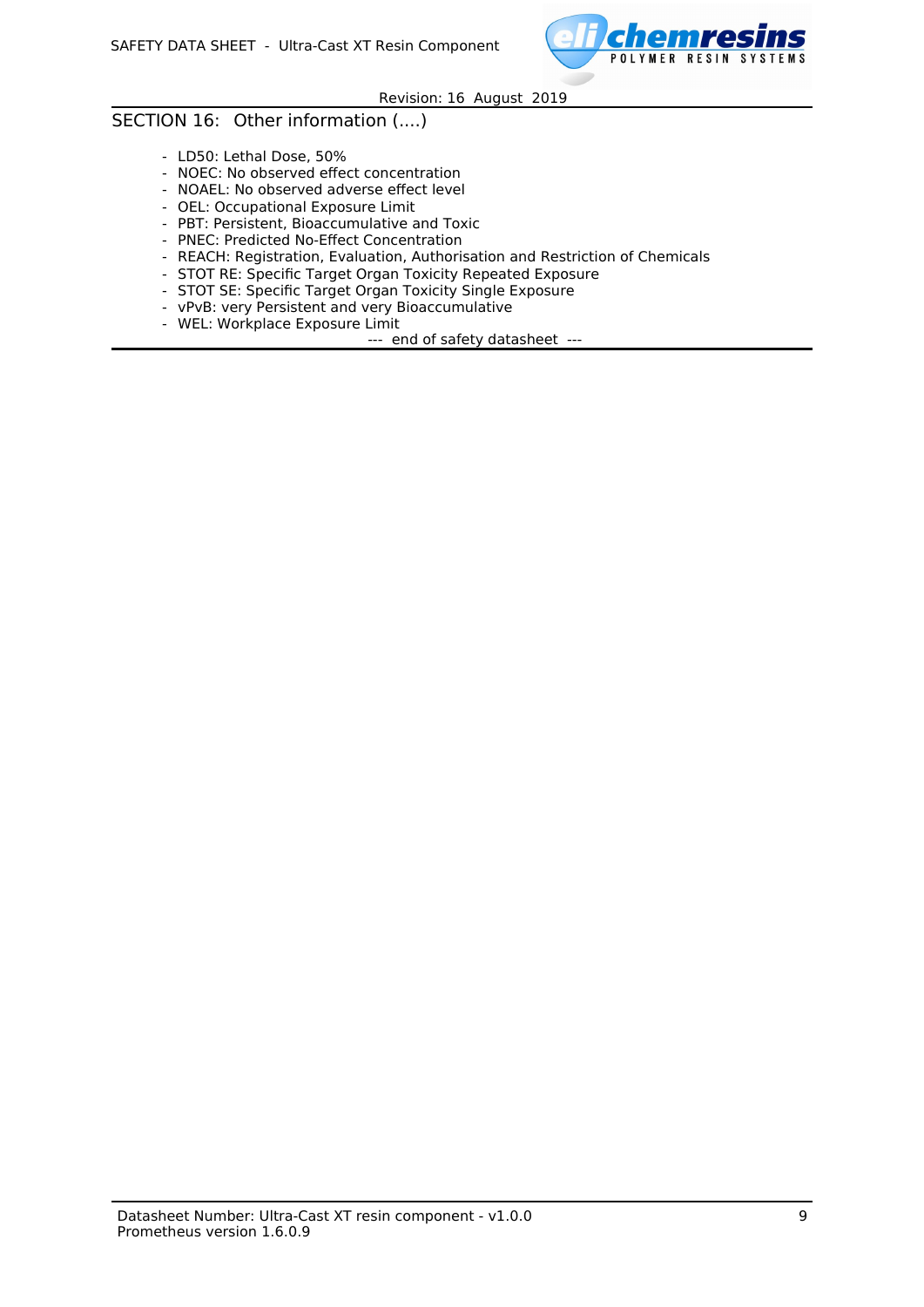

# SAFETY DATA SHEET

## SECTION 1: Identification of the substance/mixture and of the company/undertaking

- 1.1 Product identifier
	- Product NameUltra-Cast XT Hardener Component
	- Contains 4,4'-Isopropylidenedicyclohexanol, oligomeric reaction products with 1 chloro-2,3-epoxypropane and oxirane, mono[(C12-14-alkyloxy)methyl] derivs.
- 1.2 Relevant identified uses of the substance or mixture and uses advised against
	- Use of the substance/mixturexidener component
	- Use advised against: No information available
- 1.3 Details of the supplier of the safety data sheet
	- Name of Supplier: Eli-Chem Resins U.K Ltd
	- Address of Suppliet init 212 Dunsfold Park

|            | Cranleigh                     |
|------------|-------------------------------|
|            | Surrey                        |
|            | GU6 8GA                       |
|            | United Kingdom                |
| Telephone: | 00 44 (0) 1483 26 66 36 or 37 |
| Fax:       | 00 44 (0) 1483 26 66 50       |
|            |                               |

- $F<sub>2</sub>$
- Email: sales@elichem.co.uk
- Website: www.elichem.co.uk

### 1.4 Emergency telephone number

Emergency Telephone0 44 (0) 1483 26 66 36 (Office hours only 09:00 - 17:00)

## SECTION 2: Hazards identification

- 2.1 Classification of the substance or mixture
	- Classification (REGULATION (EC) No 1272/2008) [CLP/Glasin Irrit. 2, H315; Skin Sens. 1, H317; Eye Irrit. 2, H319; Aquatic Chronic 2, H411
	- Additional information: For full text of Hazard- and EU Hazard-statements: see section 16
- 2.2 Label elements



- Signal WordWarning
- Hazard statements
	- H315 Causes skin irritation.
	- H317 May cause an allergic skin reaction.
	- H319 Causes serious eye irritation.
	- H411 Toxic to aquatic life with long lasting effects.
- Precautionary statements
	- P264 Wash thoroughly after handling.
	- P273 Avoid release to the environment.
	- P280 Wear protective gloves/protective clothing/eye protection/face protection.

P302+P352+P333+P313 - IF ON SKIN: Wash with plenty of soap and water. If skin irritation or rash occurs: Get medical advice/attention.

P305+P351+P338 - IF IN EYES: Rinse cautiously with water for several minutes. Remove contact lenses, if present and easy to do. Continue rinsing.

P337+P313 - If eye irritation persists: Get medical advice/attention.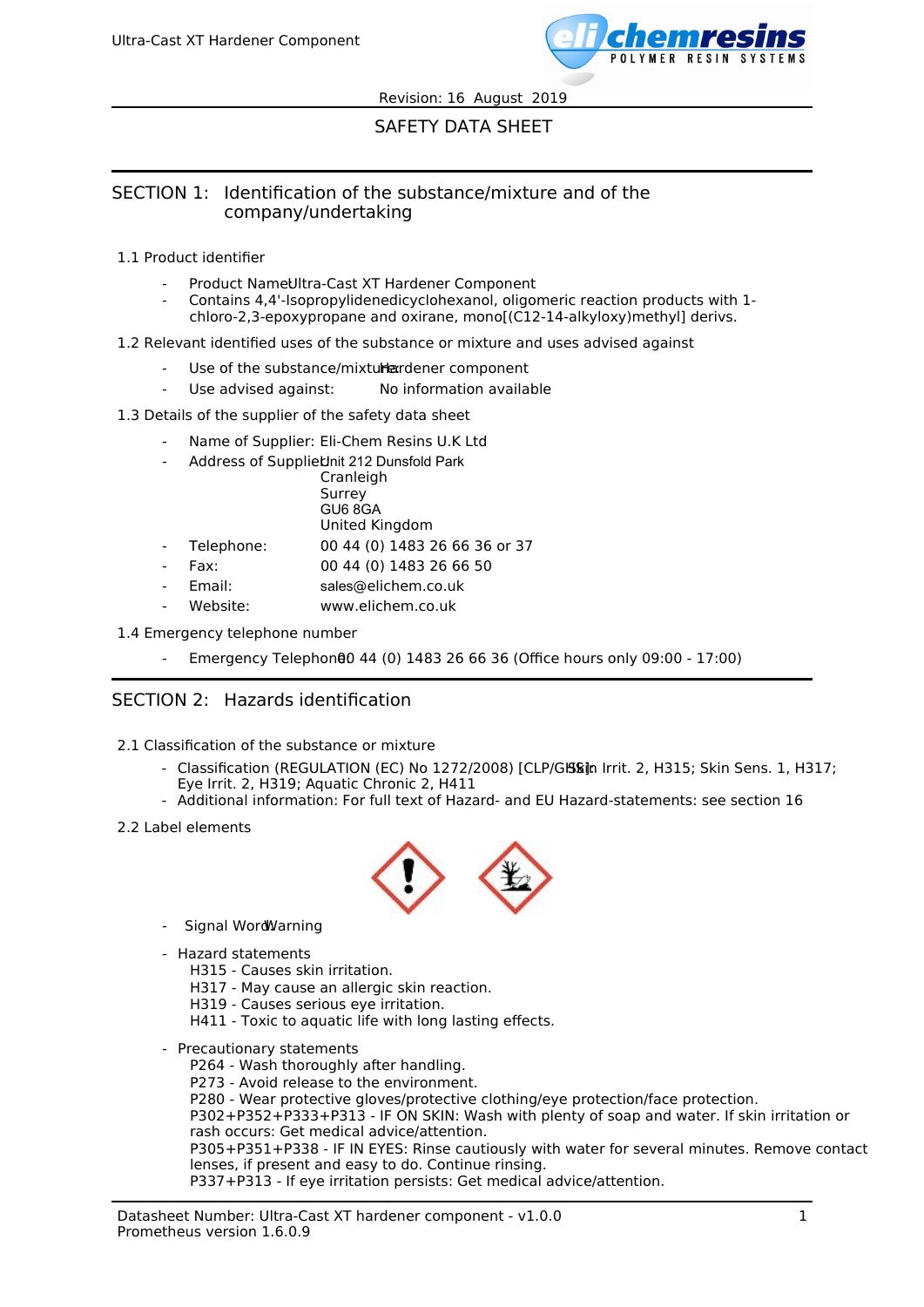

## SECTION 2: Hazards identification (....)

P501 - Dispose of contents/container to an authorised waste collection point

- Supplemental Hazard information (EU) None
- 2.3 Other hazards
	- Not a PBT according to REACH Annex XIII
	- Not a vPvB according to REACH Annex XIII

### SECTION 3: Composition/information on ingredients

- 3.1 Substances
- 3.2 Mixtures

| <b>Chemical Name</b>                                                                                                                             | Conc.     | CAS No. | EC No. | Classification<br>(REGULATION<br>(EC) No<br>1272/2008)<br>[CLP/GHS]                                 | <b>REACH</b><br>Registration /OEL<br>Number | WEL  |
|--------------------------------------------------------------------------------------------------------------------------------------------------|-----------|---------|--------|-----------------------------------------------------------------------------------------------------|---------------------------------------------|------|
| 4,4'-Isopropylidene90 - 100% 30583-72-3 500-070-7<br>dicyclohexanol,<br>oligomeric reaction<br>products with<br>$1$ -chloro-2,3-<br>epoxypropane |           |         |        | Skin Irrit. 2, H315;  -<br>Skin Sens. 1, H317;<br>Eye Irrit. 2, H319;<br>Aquatic Chronic 2,<br>H411 |                                             | None |
| Oxirane, mono<br>$[$ (C12-14-alkyloxy) $]$<br>methyl] derivs.                                                                                    | $5 - 10%$ |         |        | 68609-97-2 271-846-8 Skin Irrit. 2, H315;  -<br><b>Skin Sens. 1. H317</b>                           |                                             | None |

### SECTION 4: First aid measures

#### 4.1 Description of first aid measures

- Contact with eyes

If substance has got into eyes, immediately wash out with plenty of water for at least 15 minutes Remove contact lenses, if present and easy to do. Continue rinsing. Irrigate eyes thoroughly whilst lifting eyelids If eye irritation persists: Get medical advice/attention.

- Contact with skin

Remove contaminated clothing immediately and drench affected skin with plenty of water. Then wash with soap and water Contaminated clothing should be laundered before reuse

- If skin irritation or rash occurs: Get medical advice/attention.
- Ingestion
	- Rinse mouth with water (do not swallow) Give plenty of water to drink Do NOT induce vomiting. IF exposed or concerned: Get medical advice/attention.
- Inhalation Remove person to fresh air and keep comfortable for breathing. Keep warm and at rest, in a half upright position. Loosen clothing If breathing is difficult, oxygen should be given by a trained person Get medical advice/attention.
- 4.2 Most important symptoms and effects, both acute and delayed
	- Contact with eyes Causes redness and irritation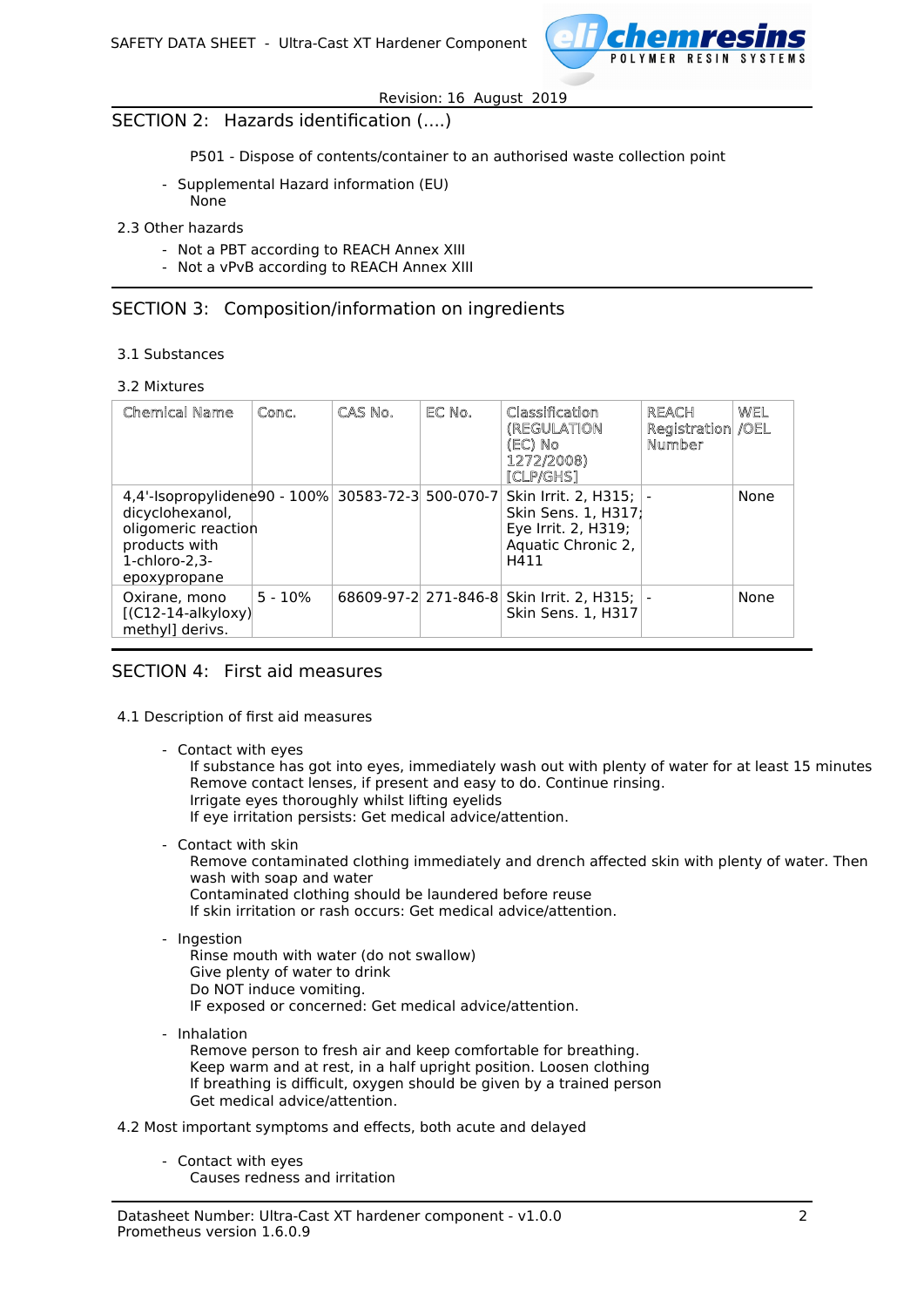

## SECTION 4: First aid measures (....)

- Contact with skin Causes redness and irritation May cause an allergic skin reaction. May cause skin sensitisation. Stop using product if skin sensitisation occurs.
- Ingestion May cause nausea/vomiting
- Inhalation May cause respiratory irritation
- 4.3 Indication of any immediate medical attention and special treatment needed
	- Treat symptomatically

## SECTION 5: Firefighting measures

- 5.1 Extinguishing media
	- Suitable extinguishing mediacase of fire use water spray or fog, alcohol resistant foam, dry chemical or carbon dioxide
	- Unsuitable extinguishing media: high volume water jet
- 5.2 Special hazards arising from the substance or mixture
	- In a fire or if heated, a pressure increase will occur and the container may burst
	- In confined spaces, sewers, etc., the vapours may collect to form explosive mixtures with air
	- Vapours are heavier than air and may travel considerable distances to a source of ignition and flashback
	- Gives off irritating or toxic fumes (or gases) in a fire.
- 5.3 Advice for firefighters
	- Collect contaminated fire extinguishing water separately. This MUST not be discharged into drains. Prevent fire extinguishing water from contaminating surface or ground water.
	- Special protective equipment: Wear self-contained breathing apparatus (SCBA). Wear full protective clothing including chemical protection suit.

## SECTION 6: Accidental release measures

- 6.1 Personal precautions, protective equipment and emergency procedures
	- Rescuers should take suitable precautions to avoid becoming casualties themselves
	- No action shall be taken involving any personal risk or without suitable training
	- Personal precautions for non-emergency persologiet touch or walk through spilt material; Wear protective clothing as per section 8; Wash thoroughly after dealing with spillage; Eyewash bottles should be available; Contaminated clothing should be laundered before reuse
	- Personal precautions for emergency respondlers: chemical protection suit; Evacuate the area and keep personnel upwind; Wear self-contained breathing apparatus (SCBA); Wash thoroughly after dealing with spillage
- 6.2 Environmental precautions
	- Avoid release to the environment.
	- Do not allow to enter public sewers and watercourses
	- If polluted water reaches drainage systems or water courses, immediately inform appropriate authorities
- 6.3 Methods and material for containment and cleaning up
	- Stop leak if safe to do so.
	- Absorb spillage in earth or sand
	- Remove by mechanical means
	- Place in appropriate container
	- Remove contaminated material to safe location for subsequent disposal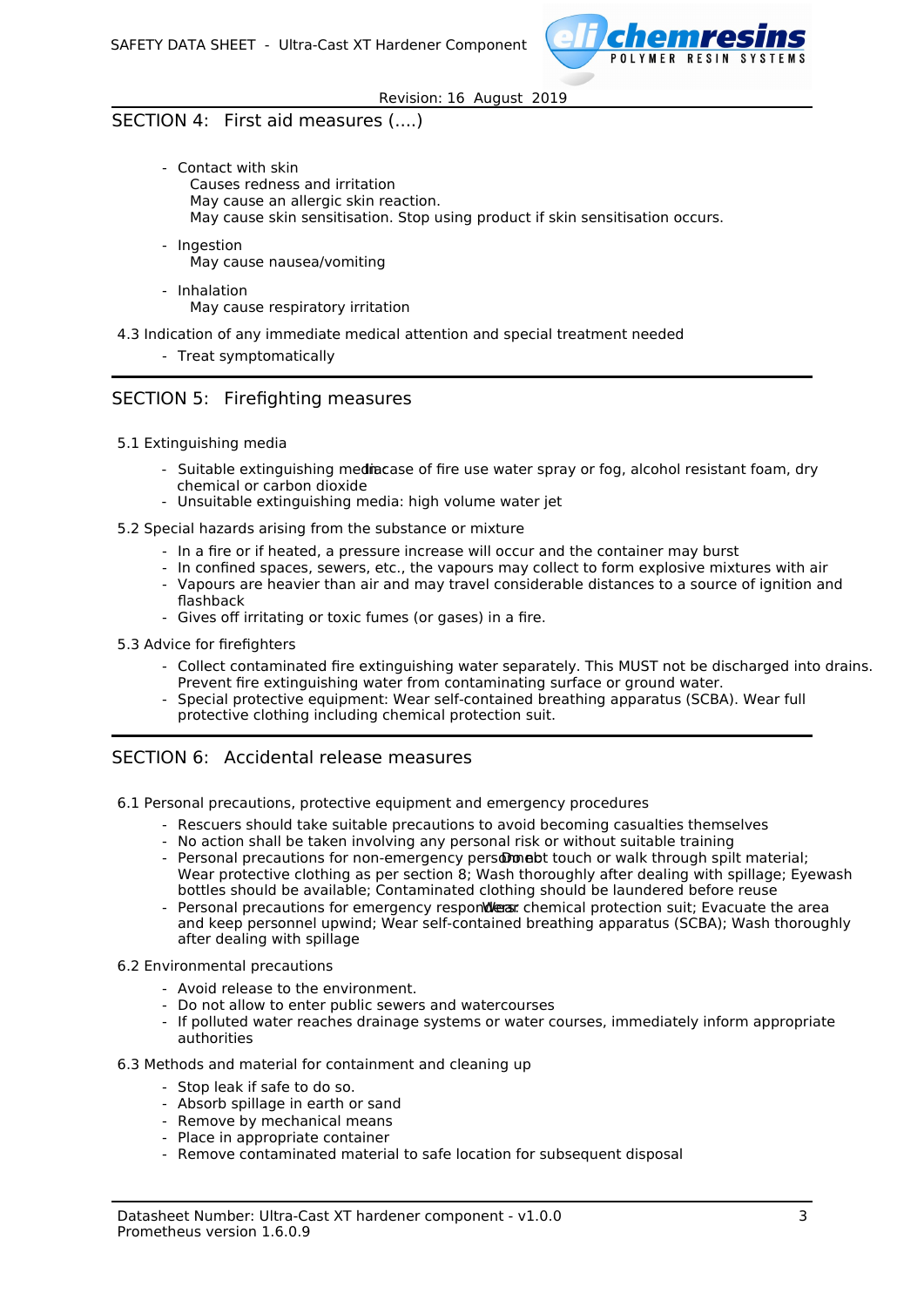

SECTION 6: Accidental release measures (....)

#### 6.4 Reference to other sections

See section(s) $7,8 \& 13$ 

## SECTION 7: Handling and storage

- 7.1 Precautions for safe handling
	- Avoid breathing vapours, mist or gas
	- Engineering controls should be provided to prevent the need for ventilation
	- Do not get in eyes, on skin, or on clothing.
	- Wear protective clothing as per section 8
	- Contaminated clothing should be laundered before reuse
	- Keep away from heat, hot surfaces, sparks, open flames and other ignition sources. No smoking.
	- Take action to prevent static discharges.
	- Vapours are heavier than air and may travel considerable distances to a source of ignition and flashback
	- In confined spaces, sewers, etc., the vapours may collect to form explosive mixtures with air
	- Use good personal hygiene practices
	- Wash thoroughly after handling.
	- Eyewash bottles should be available

#### 7.2 Conditions for safe storage, including any incompatibilities

- Store in a dry place. Store in a closed container.
- Store in a well-ventilated place. Keep cool.
- Store at  $<$  35 °C
- Keep only in original packaging.
- Protect from sunlight.
- Keep away from heat, hot surfaces, sparks, open flames and other ignition sources. No smoking.
- Keep out of reach of children
- Keep away from food, drink and animal feedingstuffs
- 7.3 Specific end use(s)

Resin Hardener

### SECTION 8: Exposure controls/personal protection

#### 8.1 Control parameters

- 4,4'-Isopropylidenedicyclohexanol, oligomeric reaction products with 1-chloro-2,3-epoxypropane DNEL (inhalational) 3.25 mg/mdustry, Long Term, Systemic Effects DNEL (inhalational) 3.52 mg/mdustry, Acute/Short Term, Systemic Effects DNEL (dermal) 1 mg/kg (bw/day) Industry, Long Term, Systemic Effects DNEL (dermal) 1 mg/kg (bw/day) Industry, Acute/Short Term, Systemic Effects DNEL (dermal) 21 ug/enmdustry, Long Term, Local Effects DNEL (dermal) 230 ug/cmdustry, Acute/Short Term, Local Effects DNEL (inhalational) 1.76 mg/consumer, Long Term, Systemic Effects DNEL (inhalational) 1.76 mg/fconsumer, Acute/Short Term, Systemic Effects DNEL (dermal) 500 ug/kg (bw/day) Consumer, Long Term, Systemic Effects DNEL (dermal) 500 ug/kg (bw/day) Consumer, Acute/Short Term, Systemic Effects DNEL (dermal) 21 ug/er Gonsumer, Long Term, Local Effects DNEL (dermal) 21 ug/erconsumer, Acute/Short Term, Local Effects DNEL (oral) 500 ug/kg (bw/day) Consumer, Long Term, Systemic Effects PNEC aqua (freshwater) 11.5 ug/l PNEC aqua (intermittent releases, freshwater) 11.5 ug/l PNEC aqua (marine water) 1.15 ug/l PNEC (STP) 100 mg/l PNEC sediment (freshwater) 229 ug/kg PNEC sediment (marine water) 22.9 ug/kg PNEC terrestrial (soil) 99 ug/kg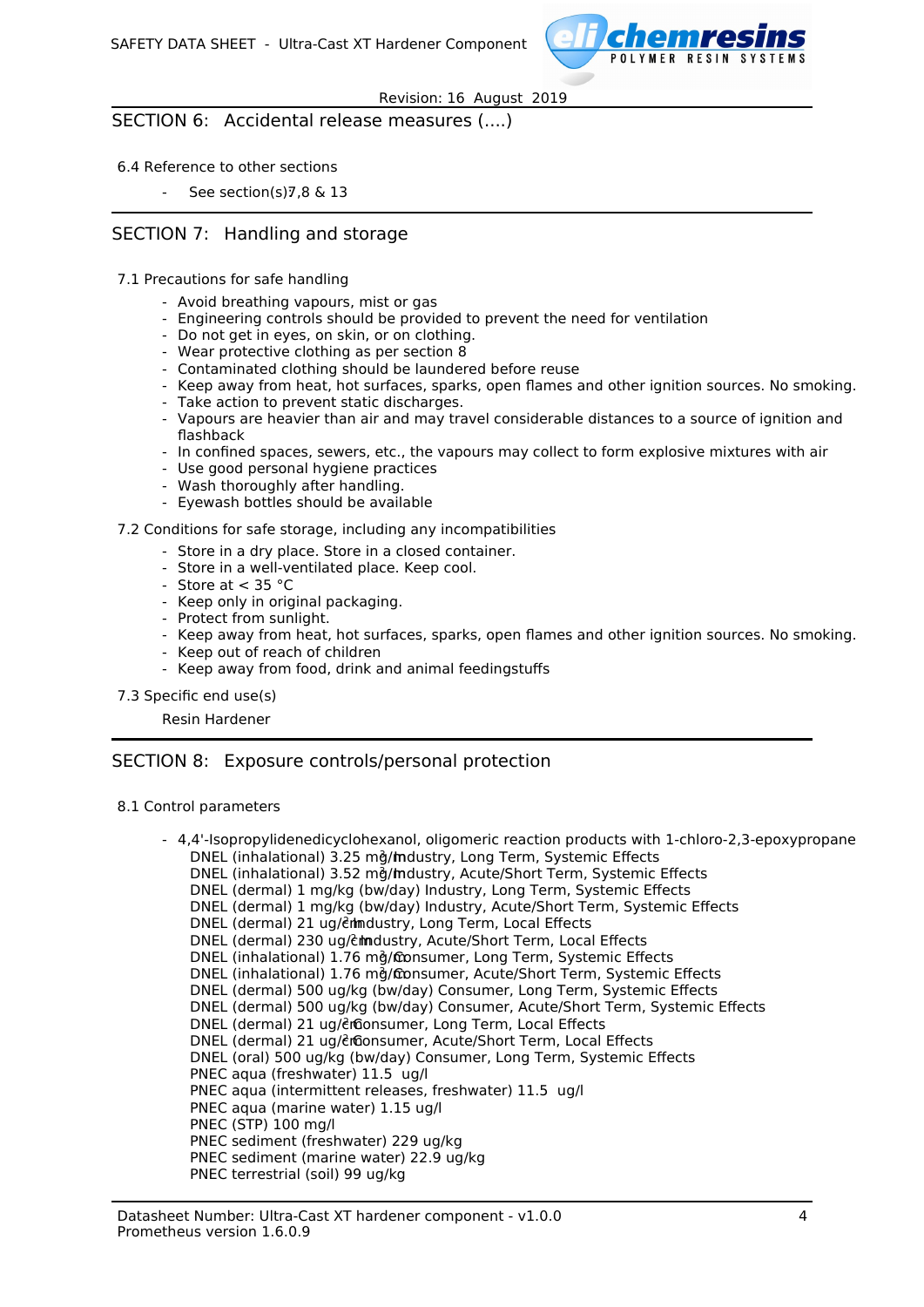

### SECTION 8: Exposure controls/personal protection (....)

- Oxirane, mono[(C12-14-alkyloxy)methyl] derivs.
	- DNEL (inhalational) 3.6 mg/mndustry, Long Term, Systemic Effects DNEL (dermal) 1 mg/kg (bw/day) Industry, Long Term, Systemic Effects DNEL (inhalational) 870 ud/monsumer, Long Term, Systemic Effects DNEL (dermal) 500 ug/kg (bw/day) Consumer, Long Term, Systemic Effects DNEL (oral) 500 ug/kg (bw/day) Consumer, Long Term, Systemic Effects PNEC aqua (freshwater) 105.8 ug/l PNEC aqua (intermittent releases, freshwater) 72 ug/l PNEC aqua (marine water) 10.58 ug/l PNEC (STP) 10 mg/l PNEC sediment (freshwater) 307.16 mg/kg PNEC sediment (marine water) 30.72 mg/kg PNEC terrestrial (soil) 1.234 mg/kg
- 8.2 Exposure controls
	- Selection and use of personal protective equipment should be based on a risk assessment of exposure potential
	- Engineering controls Engineering controls should be provided to prevent the need for ventilation Use local exhaust ventilation and/or enclosures.
	- Respiratory protection

In case of insufficient ventilation, wear suitable respiratory equipment Where a reusable half mask respirator is required, use EN 140, with gas/vapour filter EN 14387 type ABEK, or EN 405; EN 1827

- Skin protection

Wear suitable protective clothing

Wear protective gloves. The selected protective gloves have to satisfy the specifications of EU Directive 89/686/EEC and standard EN 374.

The selection of a suitable glove depends on work conditions and whether the product is present on its own or in combination with other substances. Breakthrough time is dependent on the characteristics of the brand of glove used and the supplier should be consulted.

- Eye/face protection

Wear goggles giving complete eye protection approved to standard EN 166.

- Hygiene measures
	- Use good personal hygiene practices
	- Do not eat, drink or smoke when using this product.
	- Wash thoroughly after handling.

Contaminated work clothing should not be allowed out of the workplace.

Ensure eyewash stations and safety showers are nearby



# SECTION 9: Physical and chemical properties

9.1 Information on basic physical and chemical properties

- Appearance: Liquid
- Odour: None
- Odour threshold: Not applicable
- pH: pH: no information available
- Melting point/freezing point 2.9 °C (4,4'-Isopropylidenedicyclohexanol)
- Initial boiling point and boiling range:  $78 °C$  (4,4'-Isopropylidenedicyclohexanol)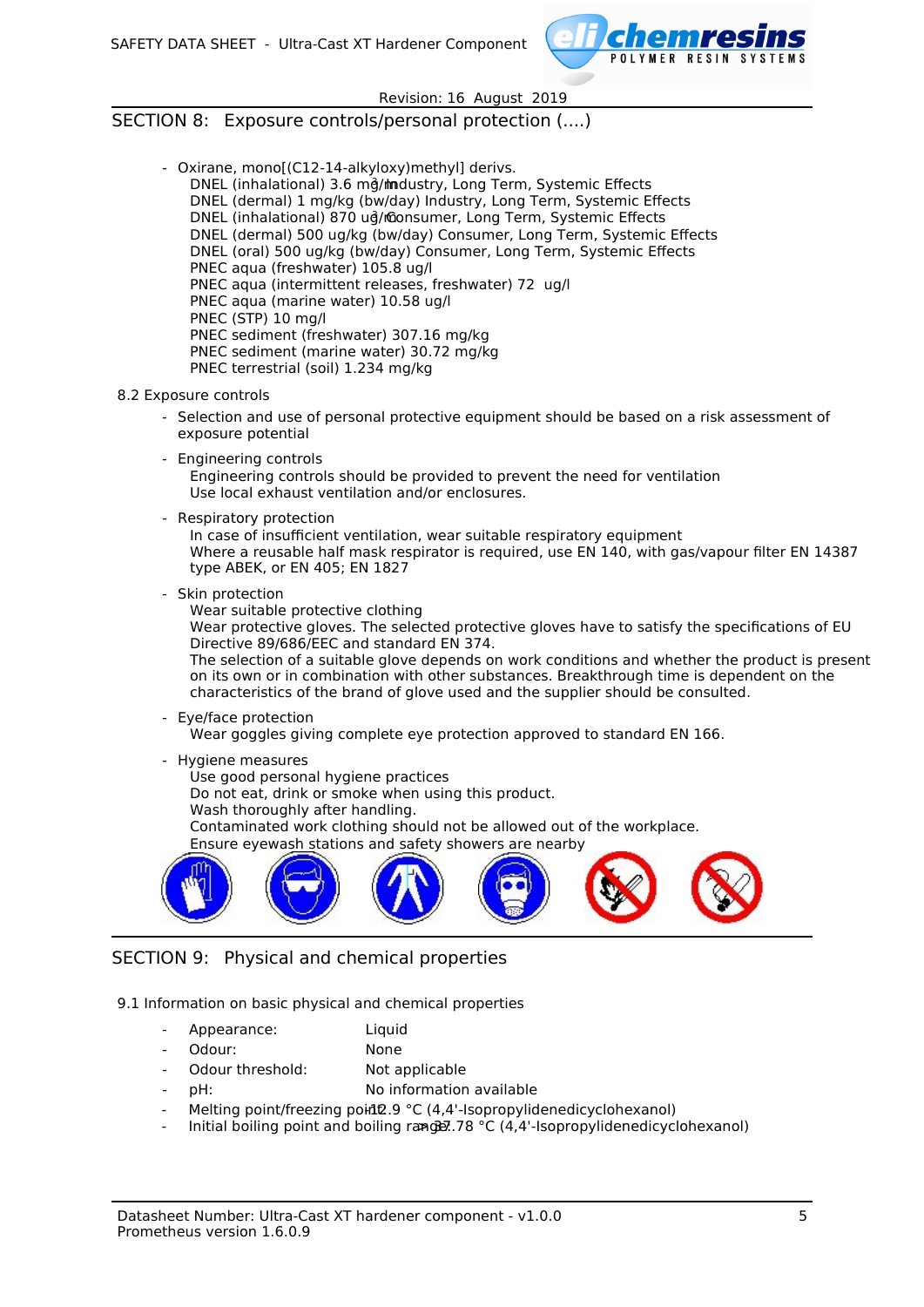

### SECTION 9: Physical and chemical properties (....)

- Flashpoint: 227.4 °C @ 40.13 hPa (4,4'-Isopropylidenedicyclohexanol)
- Evaporation Rate:  $0$  (butyl acetate = 1)
- Flammability (solid,gas)o information available
- Upper/lower flammability or explosive Initiation available
- Vapour Pressure0 kPa (0 mm Hg) [room temperature] (4,4'-Isopropylidenedicyclohexanol)
- Vapour Density: No information available
- Relative Density1.09 (4,4'-Isopropylidenedicyclohexanol)
- Solubility(ies): Insoluble in water
- Partition Coefficient (n-Octanol/Water): Pow3.84 @ 20 °C (4,4'-Isopropylidenedicyclohexanol)
- Autoignition TemperatureNo information available
- Decomposition temperatulle information available
- Viscosity: Kinematic (40°C (104°F)):  $>0.21$  cm2/s ( $>21$  cSt) (4.4'-Isopropylidenedicyclohexanol)
- Explosive Properties: No information available
- Oxidising Properties: Not oxidising
- 9.2 Other information
	- No information available

## SECTION 10: Stability and reactivity

- 10.1 Reactivity
	- No information available
- 10.2 Chemical stability
	- Considered stable under normal conditions
- 10.3 Possibility of hazardous reactions
	- No hazardous reactions known if used for its intended purpose
- 10.4 Conditions to avoid
	- Keep away from heat and light
	- Keep away from static electricity
- 10.5 Incompatible materials
	- Incompatible with oxidizing substances
	- Incompatible with strong acids
	- Incompatible with alkalis (strong bases)
- 10.6 Hazardous decomposition products
	- Decomposition products may include nitrogen and carbon oxides

## SECTION 11: Toxicological information

- 11.1 Information on toxicological effects
	- Acute Toxicity Based on available data, the classification criteria are not met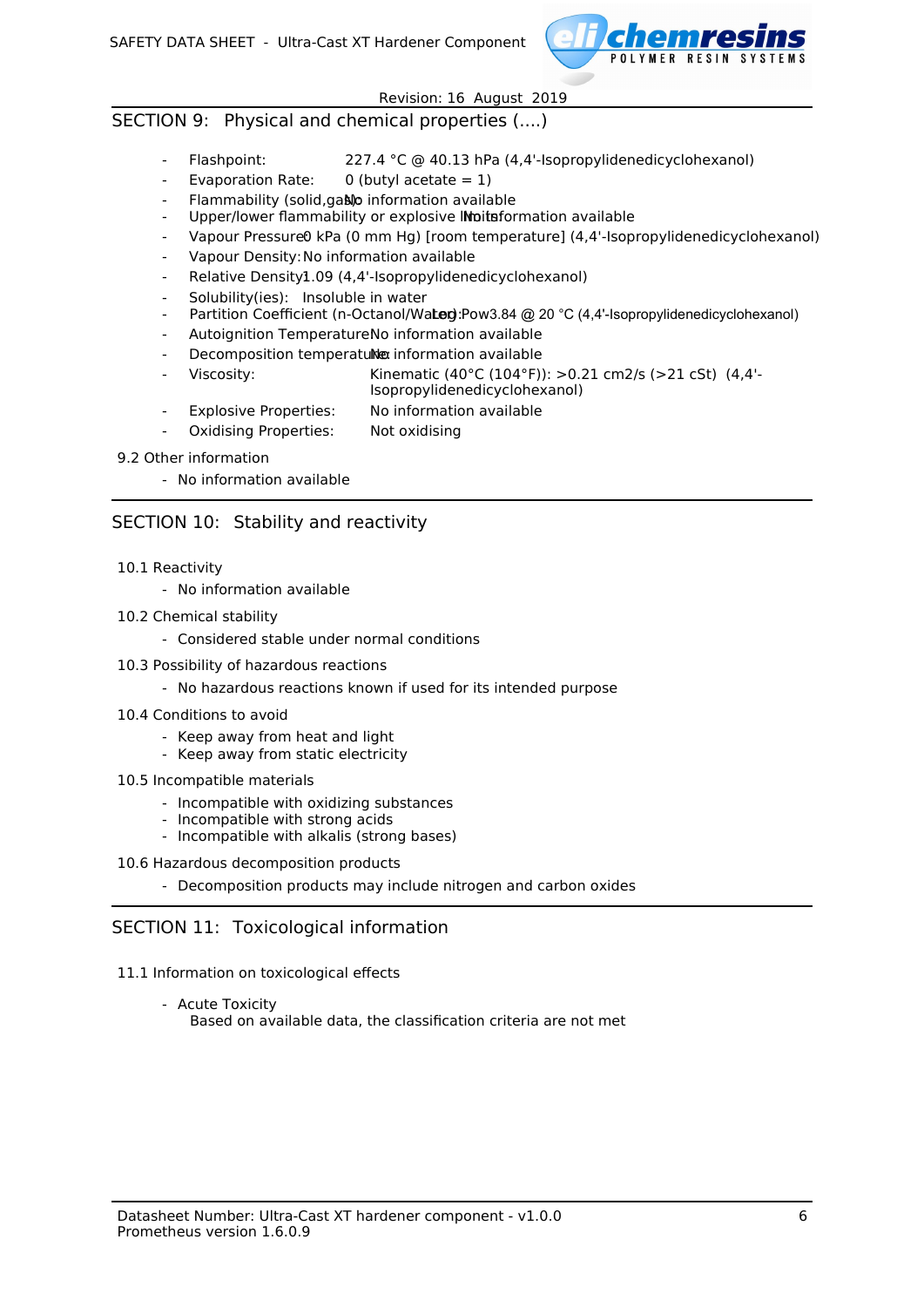

# SECTION 11: Toxicological information (....)

| Chemical Name                                                                               | LD50<br>(oral, rat) | LC50<br>(inhalationat)         | LD50<br>(dermal, rabbit)                                            |
|---------------------------------------------------------------------------------------------|---------------------|--------------------------------|---------------------------------------------------------------------|
| dicyclohexanol,<br>oligomeric reaction<br>products with<br>$1$ -chloro-2.3-<br>epoxypropane |                     |                                | 4,4'-Isopropylidene> 2 000 mg/kgNo data available 2 000 mg/kg (rat) |
| Oxirane, mono<br>$[(C12-14-alkyloxy)]$<br>methyl] derivs.                                   | 30.1 ml/kg          | LCO(7 h)<br>$150 \; mg/m3$ air | LD0 4.5 $mL/kg$ bw                                                  |

- Skin corrosion/irritation Causes skin irritation. Classification based on calculation and concentration thresholds
- Serious eye damage/irritation Causes serious eye irritation. Classification based on calculation and concentration thresholds
- Respiratory or skin sensitisation May cause an allergic skin reaction. Classification based on calculation and concentration thresholds
- Germ cell mutagenicity No evidence of mutagenic effects
- Carcinogenicity No evidence of carcinogenic effects
- Reproductive toxicity No evidence of reproductive effects
- Specific target organ toxicity (STOT) single exposure Based on available data, the classification criteria are not met
- Specific target organ toxicity (STOT) repeated exposure Based on available data, the classification criteria are not met

| Chemical Name                                                                                                     | NOAEL<br>(oral, rat)                   | NOAEL<br>(dermal, rat) |
|-------------------------------------------------------------------------------------------------------------------|----------------------------------------|------------------------|
| 4,4'-Isopropylidenedicyclohexand00 mg/kg bw/day<br>oligomeric reaction products with<br>1-chloro-2,3-epoxypropane |                                        | No data available      |
| Oxirane, mono[<br>(C12-14-alkyloxy)<br>methyl] derivs.                                                            | 100 - 300 mg/kg bw/day100 mg/kg bw/day |                        |

- Aspiration hazard Based on available data, the classification criteria are not met
- Contact with eyes Causes redness and irritation
- Contact with skin Causes redness and irritation May cause an allergic skin reaction. May cause skin sensitisation
- Ingestion May cause nausea/vomiting May cause gastro-intestinal irritation
- Inhalation May cause respiratory irritation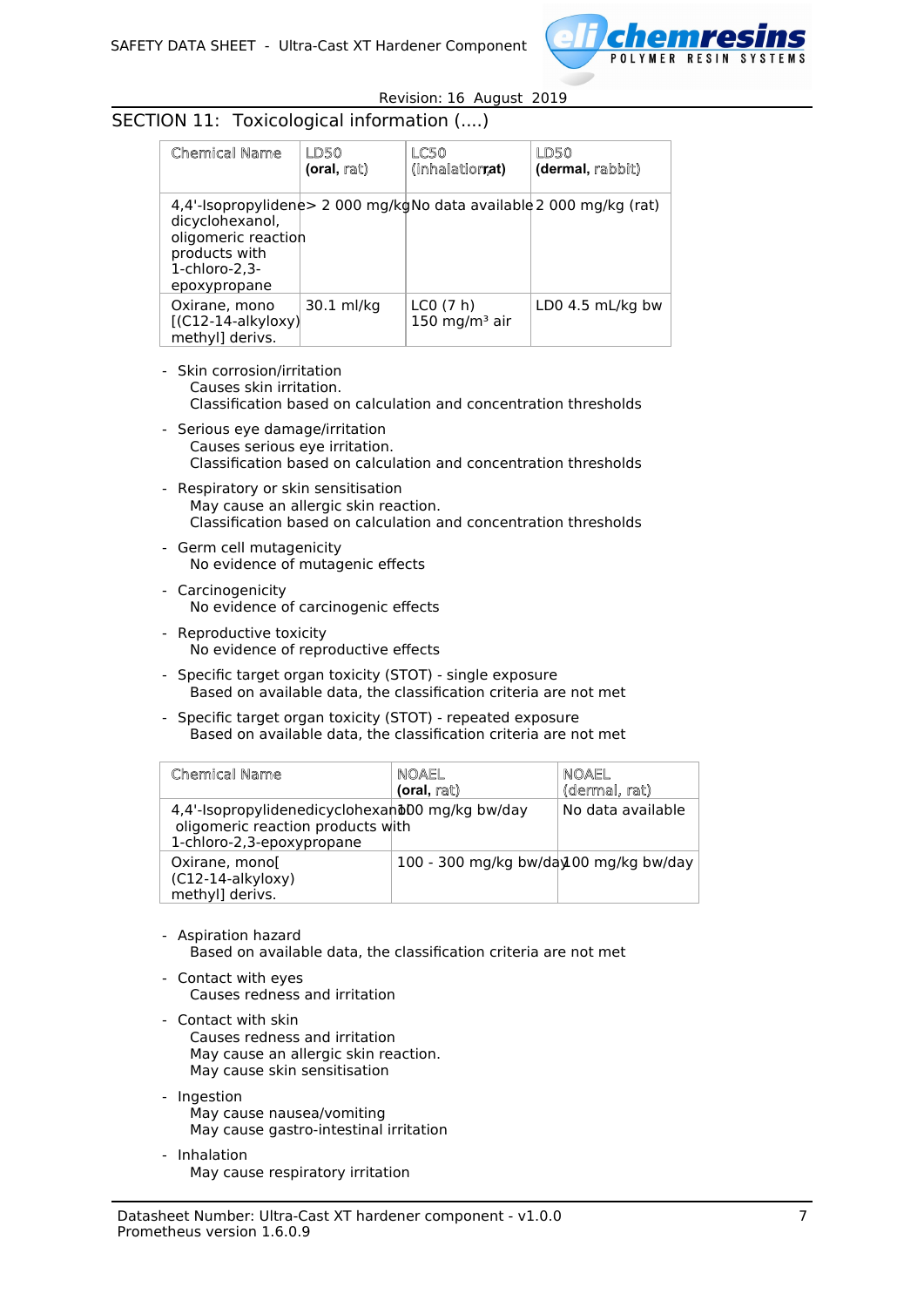

SECTION 11: Toxicological information (....)

# SECTION 12: Ecological information

### 12.1 Toxicity

- Toxic to aquatic life with long lasting effects.
- Classification based on calculation and concentration thresholds
- 4,4'-Isopropylidenedicyclohexanol, oligomeric reaction products with 1-chloro-2,3-epoxypropane LC50 (fish) 100 mg/l (4 days) EC50 (aquatic algae) 100 mg/l (72 hr)
- Oxirane, mono[(C12-14-alkyloxy)methyl] derivs. LC50 (fish) 100 mg/l (4 days) EL50 (aquatic invertebrates) 7.2 mg/l (48 hr) IC50 (algae): 843.75 mg/l (72 hr)
- 12.2 Persistence and degradability
	- Not readily biodegradable
- 12.3 Bioaccumulative potential
	- No information available
- 12.4 Mobility in soil
	- No information available
- 12.5 Results of PBT and vPvB assessment
	- Not a PBT according to REACH Annex XIII
	- Not a vPvB according to REACH Annex XIII
- 12.6 Other adverse effects
	- No information available

## SECTION 13: Disposal considerations

- 13.1 Waste treatment methods
	- Disposal should be in accordance with local, state or national legislation
	- Dispose of contents/container to an authorised waste collection point
	- This material and its container must be disposed of as hazardous waste
	- Do not discharge into drains or the environment, dispose to an authorised waste collection point

#### 13.2 Classification

- The waste must be identified according to the List of Wastes (2000/532/EC)
- Hazardous Property Code(s)P 4 Irritant; HP 13 Sensitising; HP 14 Ecotoxic

## SECTION 14: Transport information



14.1 UN number

- UN No.: 3082
- 14.2 UN proper shipping name
	- Proper Shipping NamENVIRONMENTALLY HAZARDOUS SUBSTANCE, LIQUID, N.O.S (Epoxy resin)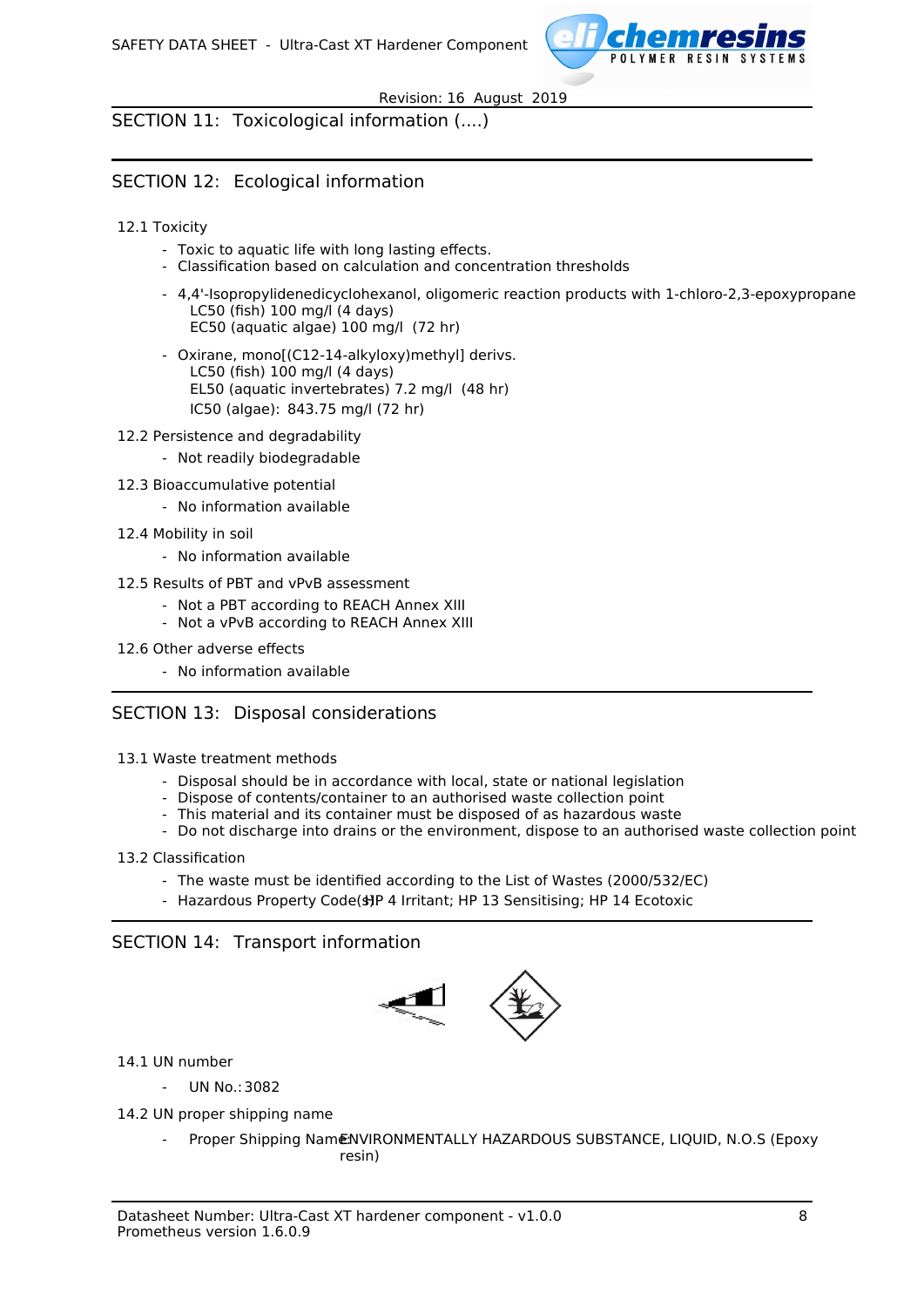

## SECTION 14: Transport information (....)

### 14.3 Transport hazard class(es)

- Hazard Class:9
- 14.4 Packing group
	- Packing Group!II
- 14.5 Environmental hazards
	- Marine pollutant
- 14.6 Special precautions for user
	- No information available
- 14.7 Transport in bulk according to Annex II of Marpol and the IBC Code
	- Not applicable

### 14.8 Road/Rail (ADR/RID)

- Proper Shipping NamENVIRONMENTALLY HAZARDOUS SUBSTANCE, LIQUID, N.O. SEpoxy resin)
- ADR UN No.: 3082
- ADR Hazard Class: 9
- ADR Packing Group: III
- Tunnel Code: Not applicable
- 14.9 Sea (IMDG)
	- Proper Shipping Name:NVIRONMENTALLY HAZARDOUS SUBSTANCE, LIQUID, N.O.S (Epoxy) resin)
	- IMDG UN No.: 3082
	- IMDG Hazard Class: 9
	- IMDG Pack Group.: III

#### 14.10 Air (ICAO/IATA)

- Proper Shipping NameNVIRONMENTALLY HAZARDOUS SUBSTANCE, LIOUID, N.O.S (Epoxy)
- resin)
- $ICAO IIN NO: 3082$
- ICAO Hazard Class: 9
- ICAO Packing Group: III

## SECTION 15: Regulatory information

15.1 Safety, health and environmental regulations/legislation specific for the substance or mixture

- This safety data sheet is provided in compliance with REACH Regulation (EC) No 1907/2006 as amended by Regulation (EU) 2015/830
- Regulation (EC) No. 1272/2008 on the classification, labelling and packaging of substances and mixtures (CLP Regulation) applies in Europe
- 15.2 Chemical safety assessment
	- A REACH chemical safety assessment has not been carried out

## SECTION 16: Other information

To the best of our knowledge, the information contained herein is accurate. However, neither the above-named supplier, nor any of its subsidiaries, assumes any liability whatsoever for the accuracy or completeness of the information contained herein. Final determination of suitability of any material is the sole responsibility of the user. All materials may present unknown hazards and should be used with caution. Although certain hazards are described herein, we cannot guarantee that these are the only hazards that exist.